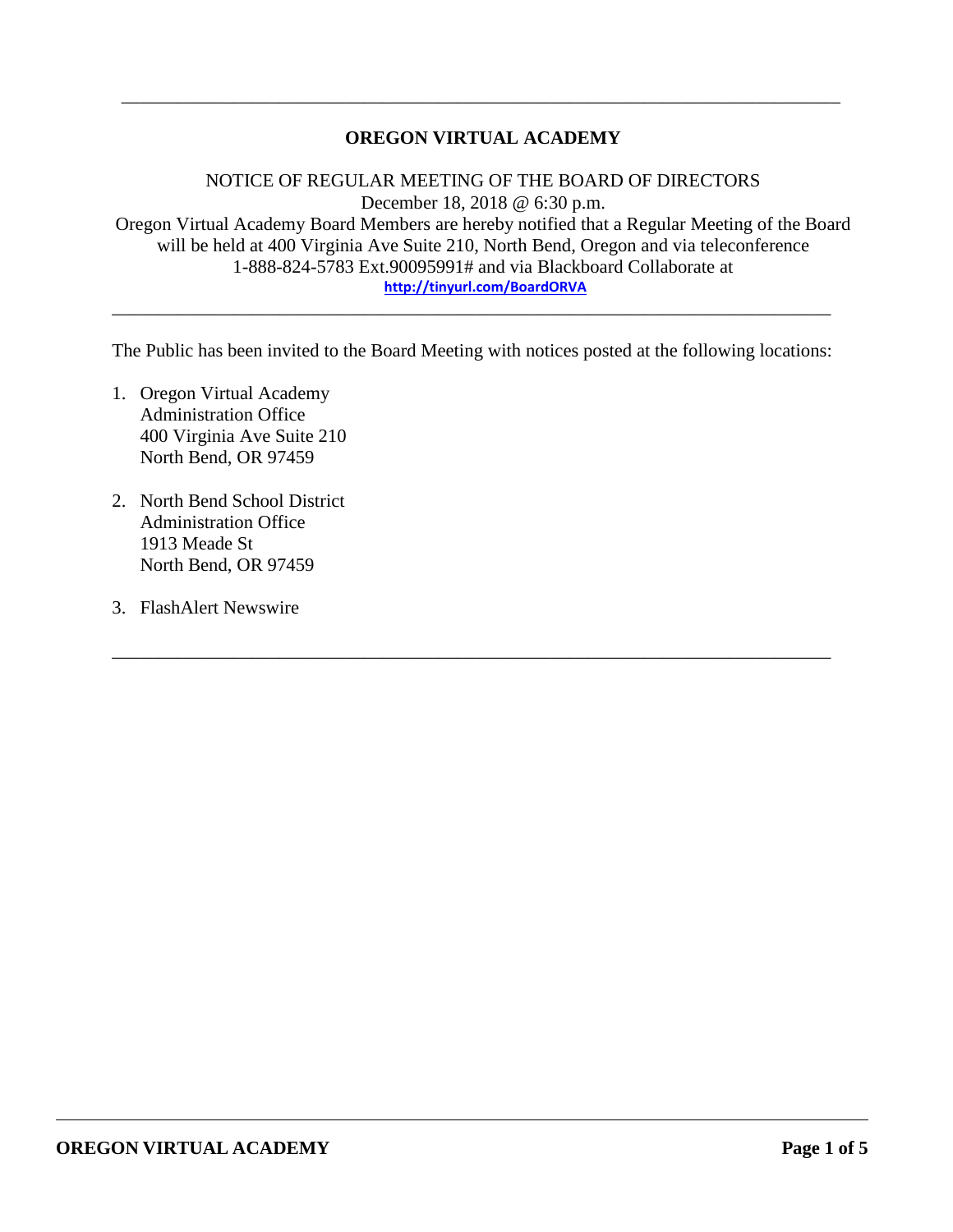#### **AGENDA REGULAR MEETING AGENDA**

#### **BOARD OF DIRECTORS OREGON VIRTUAL ACADEMY**

**Tuesday, December 18 th , 2018 6:30 p.m.** ORVA Office 400 Virginia Ave Suite 210 North Bend, OR 97459

## **INSTRUCTIONS FOR PRESENTATIONS TO THE BOARD BY PARENTS AND CITIZENS**

The Oregon Virtual Academy welcomes your participation at the School's Board meetings. The purpose of a public meeting of the Board of Directors is to conduct the affairs of the School in public. We are pleased that you are in attendance and hope that you will visit these meetings often. Your participation assures us of continuing community interest in our School. To assist you in the ease of speaking/participating in our meetings, the following guidelines are provided.

- 1. Agendas are available to all audience members at the door to the meeting or by requesting the agenda from School Officials (541-751-8060).
- 2. The "Public Comment" portion is set aside for members of the audience to raise issues that are not specifically on the agenda. These presentations are limited to three (3) minutes and total time allotted to non-agenda items will not exceed fifteen (15) minutes. The Board may give direction to staff to respond to your concern or you may be offered the option of returning with a citizen-requested item.
- 3. When addressing the Board, speakers are requested to stand, to state their name and address, and to adhere to the time limits set forth.
- 4. Citizens may request that a topic related to school business be placed on a future agenda by submitting a written request at least seventy-two (72) hours in advance of any regular meeting. Once such an item is properly placed on the agenda, the Board can respond, interact, and act upon the item.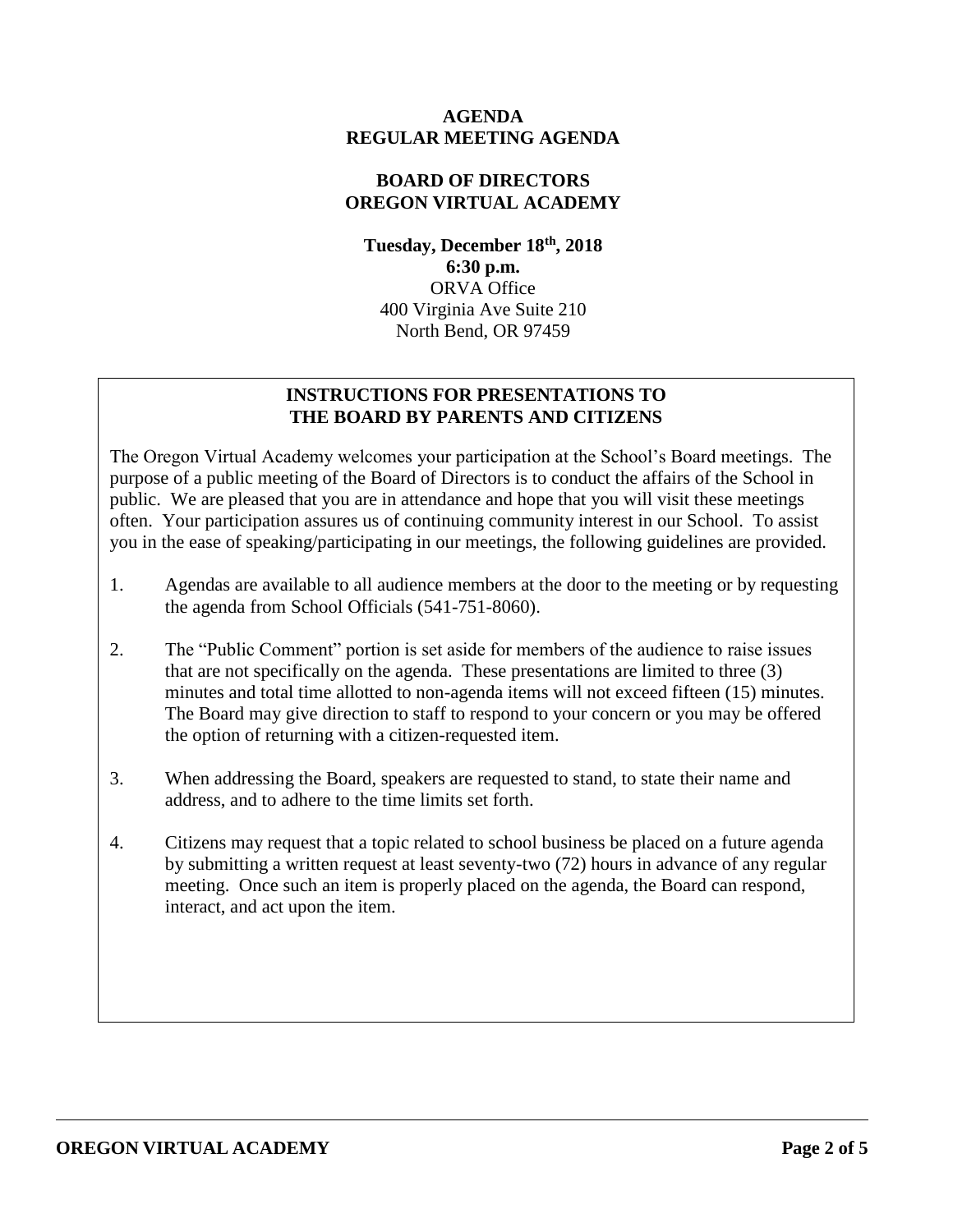#### **I. PRELIMINARY**

**A.** CALL TO ORDER

Meeting was called to order by the Board Chair at \_\_\_ P.M.

**B.** Roll Call

| <b>Member</b>       | Title         | Term      | <b>Present</b> | <b>Absent</b> | <b>In</b> | Out |
|---------------------|---------------|-----------|----------------|---------------|-----------|-----|
| Mr. Paul Tannahill  | Member        | 2015-2018 |                |               |           |     |
| Mr. Michael Herndon | Member        | 2015-2018 |                |               |           |     |
| Ms. Terri Bennink   | Secretary     | 2016-2019 |                |               |           |     |
| Mr. Steven Isaacs   | Member        | 2016-2019 |                |               |           |     |
| Mr. Brian Bray      | Chairman      | 2016-2019 |                |               |           |     |
| Mr. Barry Jahn      | Vice Chairman | 2017-2020 |                |               |           |     |
| Vacant              | Member        | 2017-2020 |                |               |           |     |

#### **II. COMMUNICATIONS**

**A.** PUBLIC COMMENTS:

No individual comment shall be for more than three (3) minutes and the total time for this purpose shall not exceed fifteen (15) minutes. Board members may respond to comments however no action can be taken. The Board may give direction to staff following comment.

- **B.** BOARD/STAFF DISCUSSION
	- 1. School Informational Reports
		- a. School Leadership Report ORVA Administration
			- Operational Metrics (to follow)
			- Facility Status Update
			- Director of Special Programs Search Update
			- Summary of Procedures related to Dismissal of Staff, per Educational Product and Services Agreement and Discussion with Board Vice Chair. (to follow)
			- Program Highlights: Elementary, Secondary, and FAST
		- b.Review of Financial Packet (through November 2018) M. Herndon, Board Treasurer and C. Chun-Hoon, Finance Director (to follow)
		- c. Credit Card Charges (through September 2018) M. Caldwell, Office Manager
	- 2. Board of Directors Discussion:
		- a. Committee Updates
			- i) Finance Committee M. Herndon, Board Treasurer -Discussion/Possible Additional Action on Employee Health Insurance Renewal.
			- ii) The ORVA Town Hall B. Jahn, Board Vice-Chair/S. Werlein, HOS
			- iii) Professional Services Committee B. Bray, Board Chair
			- iv) Policy Committee M. Herndon, Board Treasurer
				- -Discussion/Possible Action on Board Policy Adoption. **(Action Item**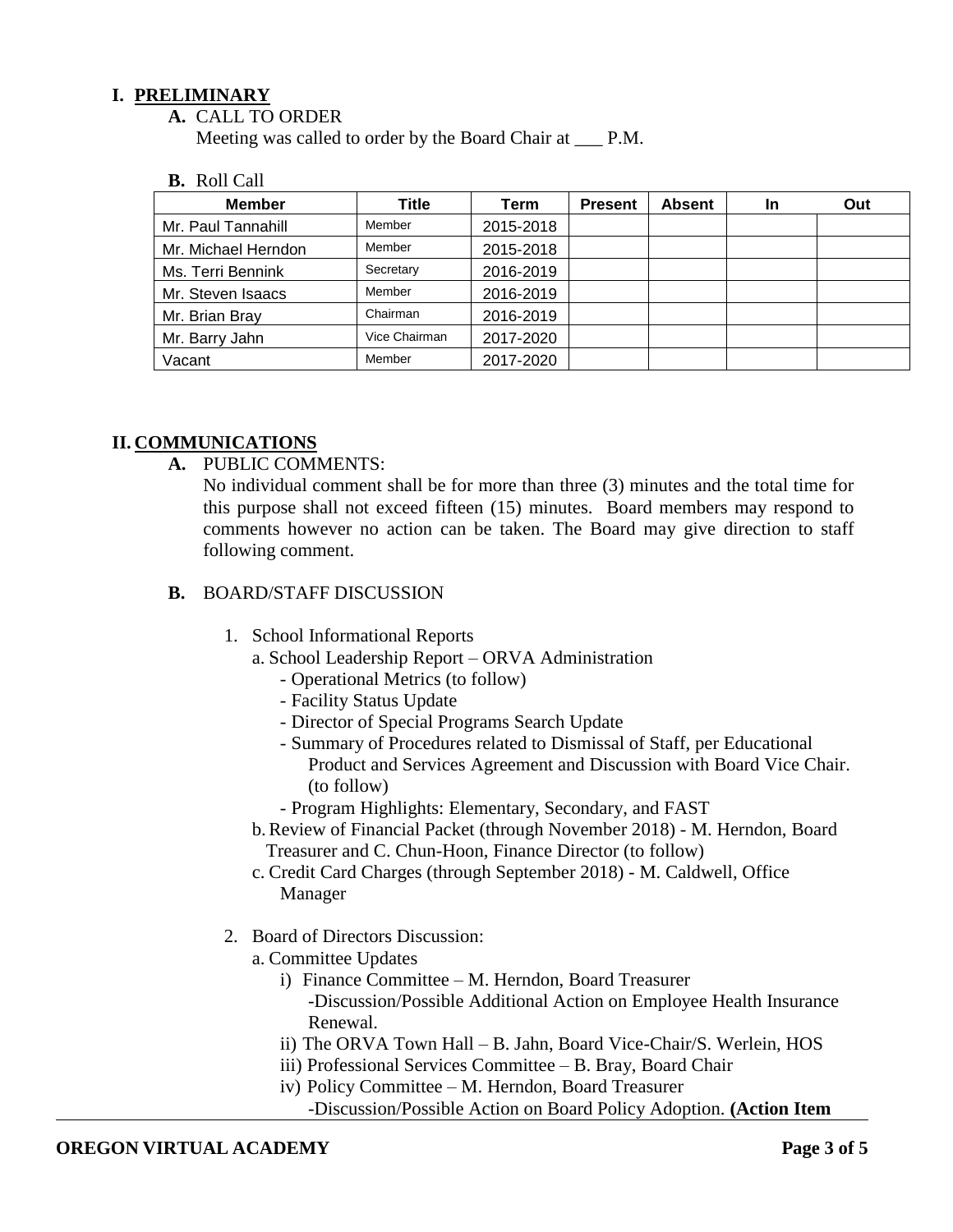**IV. A)** -Presentation/Discussion/Possible Action on Fiscal Control Policy

- b. Other B. Jahn, Board Vice-Chair
	- i) Report on North Bend Office Visit
	- ii) Update on [Project Tracking](https://docs.google.com/document/d/1RTVhuEjAlhrFC0LuB-8wiTd-hAj64I6JH8Cj6G876Eg/edit) Table: Project Tracking
	- iii) Further Discussion: ORVA Town Hall (as needed).
	- iv) Discussion of Potential Additional Board Member

## **III. CONSENT AGENDA ITEMS**

All matters listed under the consent agenda are considered by the Board to be routine and will be approved/enacted by the Board in one motion in the form listed below. Unless specifically requested by a Board member for further discussion or removed from the agenda, there will be no discussion of these items prior to the Board votes on them. The Head of School recommends approval of all consent agenda items.

#### **A.** ITEMS FOR APPROVAL

- 1. Previous Meeting Minutes
	- a. October  $16<sup>th</sup>$ , 2018
	- b. November  $7<sup>th</sup>$ , 2018
	- c. November  $20<sup>th</sup>$ ,  $2018$
- 2. K12 Invoice Payment
- 3. New Hires
	- a. Nicola Roensch, Special Education Teacher
	- b. Laura Wells, Secondary Math Teacher
	- c. Jamie Brady, PT CTE
- 4. Separations
	- a. Neria Sebastien, Special Education Teacher
	- b. Jill Adams, Special Education Teacher

# **IV. ACTION ITEMS**

**A.** IV-BDRPT-01\_12-18-18 Discussion and possible action on remaining Board Policy Updates